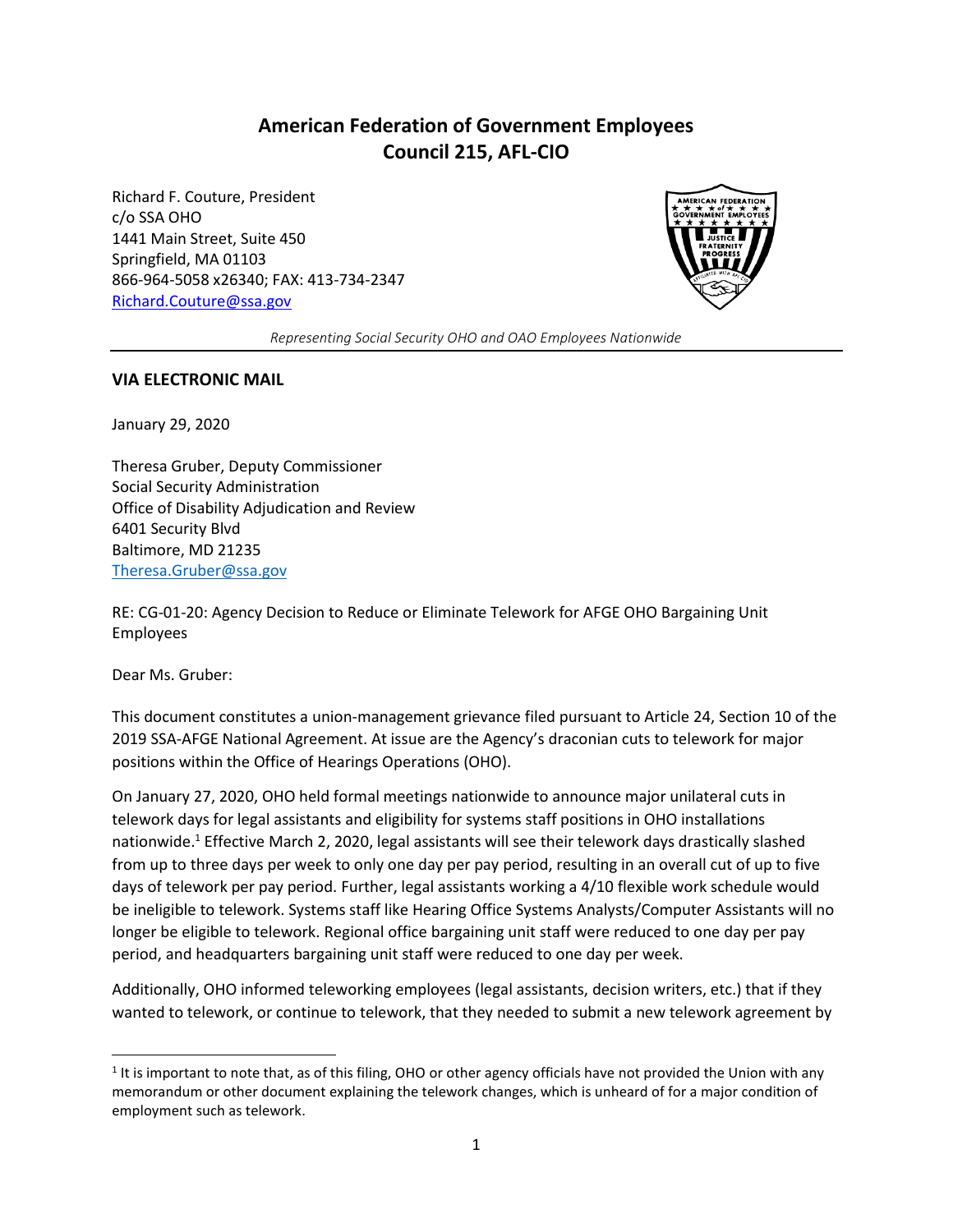February 7, 2020, or else be deemed to have withdrawn from telework. OHO leadership explained that the changes were consistent with current needs and would provide management with the flexibility they needed to handle workloads.

#### APPLICABLE PROVISIONS

Article 3, Section 1: Each employee shall have the right to join or assist the Union, or to refrain from such activity, freely and without fear of penalty or reprisal, and each employee shall be protected in the exercise of such right. Except as otherwise provided under law, such right includes the right:

\* to act for a labor organization in the capacity of a representative, and the right, in that capacity, to present the views of the labor organization to heads of agencies and other officials of the executive branch of the Government, the Congress, or other appropriate authorities; and \* to engage in collective bargaining with respect to conditions of employment through representatives.

Article 3, Section 2.A (in relevant part): All employees shall be treated fairly and equitably in all aspects of personnel management and without regard to political affiliation, race, color, religion, national origin, sex (including sexual orientation, and gender identity), genetic information, marital status, age, parental status or disability, and with proper regard and protection of their privacy and constitutional rights.

Article 41, Section 1: The SSA Telework Program permits eligible AFGE bargaining unit employees to perform Agency-assigned work at a management-approved alternate duty station (ADS). The Agency may offer telework opportunities provided that the technological components and equipment are available and in place and that sensitive materials, including Personally Identifiable Information (PII), can be safeguarded. **Management will make telework determinations consistent with the eligibility criteria contained herein, taking into account requirements of the position**, performance of the employee, **impact on organizational performance, level of service provided to the American public**, and availability of appropriate technology. (emphasis added)

Article 41, Section 3 (in relevant part): Each Deputy Commissioner will determine the number of scheduled telework days, if any, eligible positions, and percentage of employees permitted to telework. In accordance with applicable law, each Deputy Commissioner will also determine whether teleworkers are eligible to work the following:

- \* Credit hours at the ADS
- $*$  A 5/4/9 or 4/40 work schedule
- \* Overtime at the ADS (unless required by FLSA, e.g. late interview or call)
- \* A part-time schedule
- \* At the ADS on a non-tour day

Article 41, Section 5.B: Employees will request to participate in the Telework program by electronically submitting a Telework Program Request and Agreement consistent with PPM S650\_1. Management will act on requests within ten (10) working days of the close of the request period for scheduled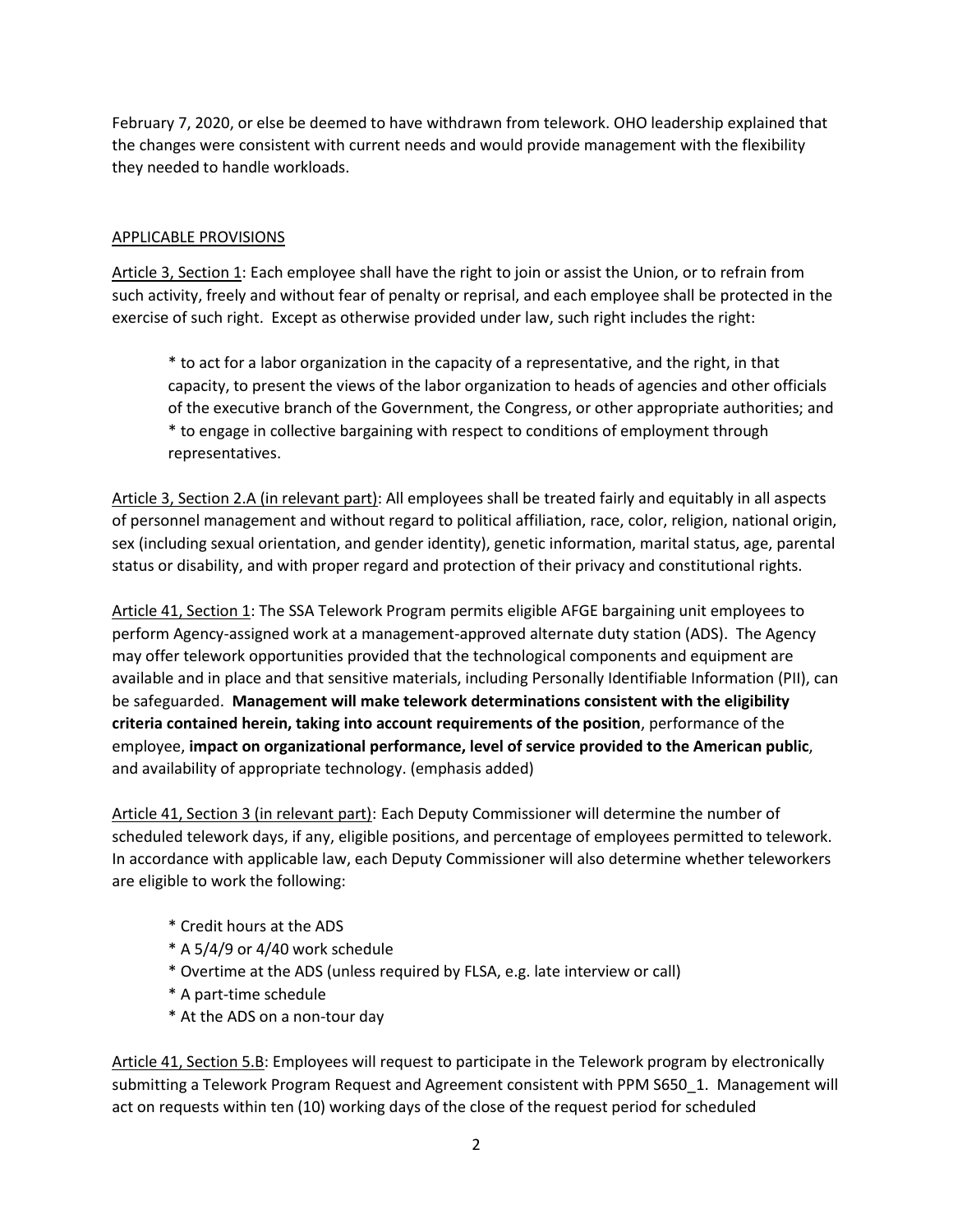telework. If the number of eligible employees exceeds the coverage requirements on a specific day, approval will be made in SCD order starting with the most senior. If the participant's request is denied, management will annotate the reasons for the denial on the telework request form.

During the months of February and August of each year employees may request to participate in scheduled telework. Employees will not have to submit future requests once the original request is approved unless: a schedule change is requested by the employee during the February and August timeframes; the employee needs to revise the telework request and/or agreement; or the employee is otherwise directed by management.

5 U.S.C. § 7102: Each employee shall have the right to form, join, or assist any labor organization, or to refrain from any such activity, freely and without fear of penalty or reprisal, and each employee shall be protected in the exercise of such right. Except as otherwise provided under this chapter, such right includes the right—

 **(1)** to act for a labor organization in the capacity of a representative and the right, in that capacity, to present the views of the labor organization to heads of agencies and other officials of the executive branch of the Government, the Congress, or other appropriate authorities, and

 **(2)** to engage in collective bargaining with respect to conditions of employment through representatives chosen by employees under this chapter.

5 U.S.C. § 7116(a)(1) and (2): **(a)** For the purpose of this chapter, it shall be an unfair labor practice for an agency--

 **(1)** to interfere with, restrain, or coerce any employee in the exercise by the employee of any right under this chapter;

 **(2)** to encourage or discourage membership in any labor organization by discrimination in connection with hiring, tenure, promotion, or other conditions of employment […]

#### DISCUSSION

1. The Agency abused its discretion by reducing and eliminating telework for AFGE bargaining unit legal assistants, RO staff, and HQ staff because its decision is not consistent with historical and actual needs, thus constituting unfair and inequitable treatment of affected employees in violation of Article 3, Section 2.A and Article 41, Section 1.

OHO and its prior incarnations have the longest history of telework in the Agency, going back almost 20 years. Telework is a part of a hearing office's DNA. Legal assistants enjoyed telework from its inception until the late 2000s, when paper cases were increasingly replaced by electronic cases, which were not considered portable. In June 2015, ODAR and the Union agreed to reinstate telework for legal assistants as the majority of their workloads became portable with available technology. Legal assistants could work up to three days per week. Hearing offices were able to cover non-portable workloads when legal assistants were present at the office on non-telework days, and by assigning backup functions (like reception and VHR duties) on a rotation or other schedule. This allowed most legal assistants to have at least two days of telework per week. Many offices, through collaboration between management, the union, and the employees, were able to get *all* of their legal assistants three days of telework per week.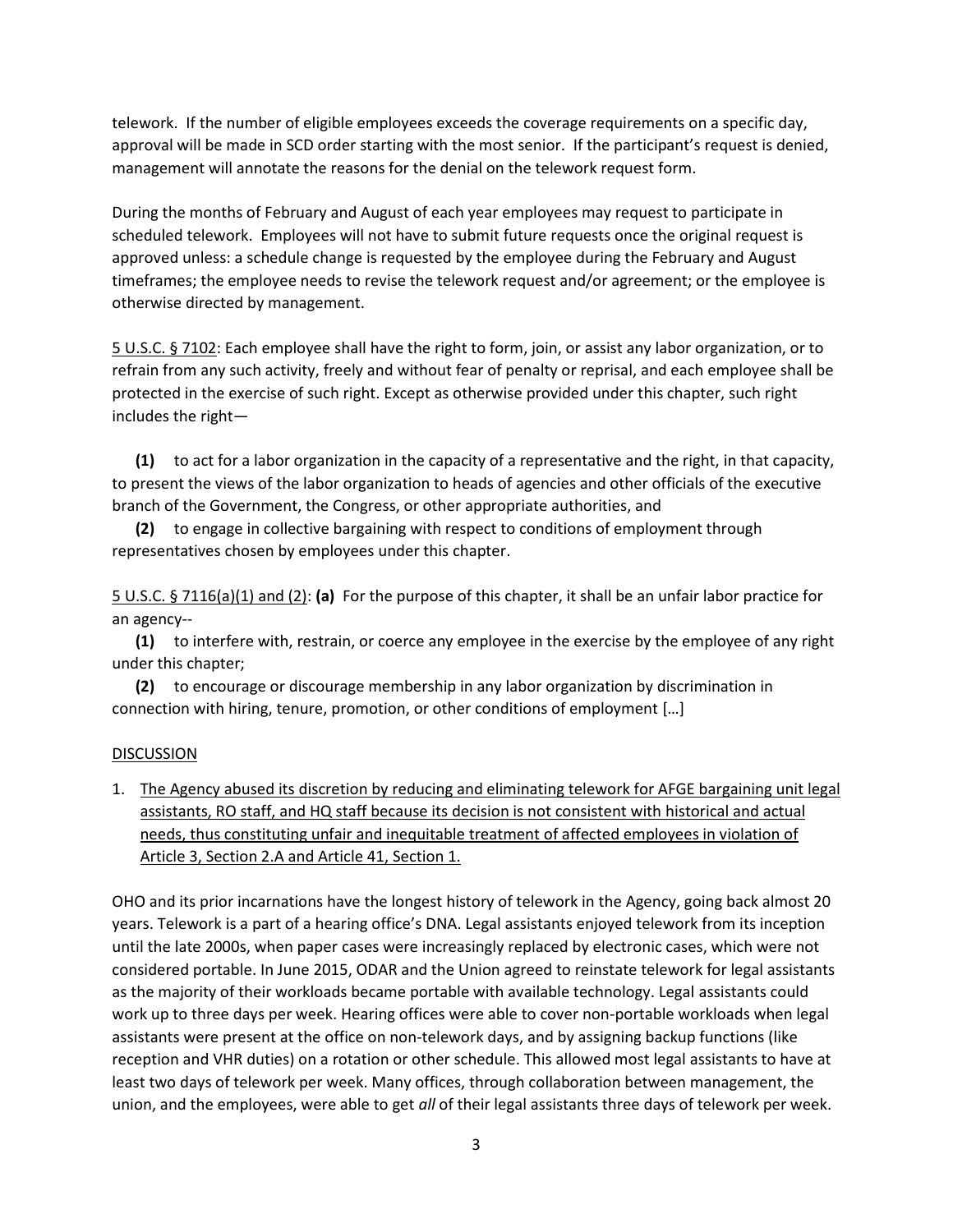Indeed, much of that was based upon ODAR (now OHO) leadership's determination that hearing offices could accomplish their work with 50 percent in-office coverage on any given day, and giving local offices the discretion to allow more than 50 percent of their legal assistants to telework on any given day. Management had the flexibility to temporarily suspend telework, or to call back employees, when bona fide business needs required (such as high leave periods, high numbers of non-portable workloads, mandatory trainings and meetings, etc.), but the use of this flexibility was the exception and not the rule. Indeed, OHO successfully worked down a hearings backlog under these conditions. Further, given the limited contact that systems, RO, and HQ positions have with the public, telework was never an issue.

The above discussion illustrates the baseless, arbitrary, and capricious nature of the decision to make such draconian cuts to OHO telework. For legal assistants, the cuts represent an agency determination that 90+ percent in-office coverage is necessary for maintaining service, which is completely contrary to experience and the nature of the work they perform. Similarly, there is no rational basis for the cuts to systems, RO, and HQ staff. Indeed, OHO has eliminated backlogs and is generally current or on-track on its workload indicators, as indicated by national workload data, *with existing telework policies.* OHO has no overtime allocation because OHO is considered to be "on top" of its workloads. The irony here is that the Agency's telework cuts may very well *cause* the workload crisis they claim to want to avoid, because many employees may leave. Given the Commissioner's hiring freeze, there will be no replacing those employees. Even absent the hiring freeze, OHO will not be able to compete with other agencies or sectors with better telework and work-life benefits. Employee morale in OHO is already poor, which will lead to lower productivity. This is not crisis management; it is managing to create a crisis.

This change is going to fall hard on affected employees, who utilized telework to realize significant savings in commuting costs, parking, child and other dependent care, etc., especially in expensive metropolitan areas, **for no discernible reason based on evidence.** In recent years, commutes to some offices have significantly increased due to office relocations. Management also did not consider that, in some offices, there simply are not enough workstations to house the employees that will not be teleworking. The Agency gave no consideration of the harsh, devastating impact that its cuts would have on employees, especially lower-graded employees. Further, given that the Agency has failed to consider or has ignored history with respect to telework and factors like the nature of the work performed, effects on the organization, and effects on service, it is clear that the Agency has violated Article 3, Section 2.A and Article 41, Section 1.

2. The Agency's decision to so drastically reduce and eliminate telework for AFGE bargaining unit employees in OHO is retaliation for AFGE Council President and GC Spokesperson Richard Couture's recent protected activity, as well as AFGE's protected activity elsewhere in the Agency, in violation of Article 3, Section 1; Article 3, Section 2.A; and 5 U.S.C.  $\S$ § 7102 and 7116(a)(1) and (2).

The telework decision was made on January 27, 2020. On January 22, 2020, Couture filed an unfair labor practice charge against the Agency for its coercion and misrepresentation at the contract bargaining table. On January 16, 2020, Couture submitted a comment to the Federal Register opposing SSA's proposed regulation changes to its medical continuing disability review rules. On January 8, 2020, Couture opposed the Agency's decision to impose an Executive Order 13387 ban on the use of official time for lobbying, despite the Agency's earlier assurances that the Agency would not impose any of the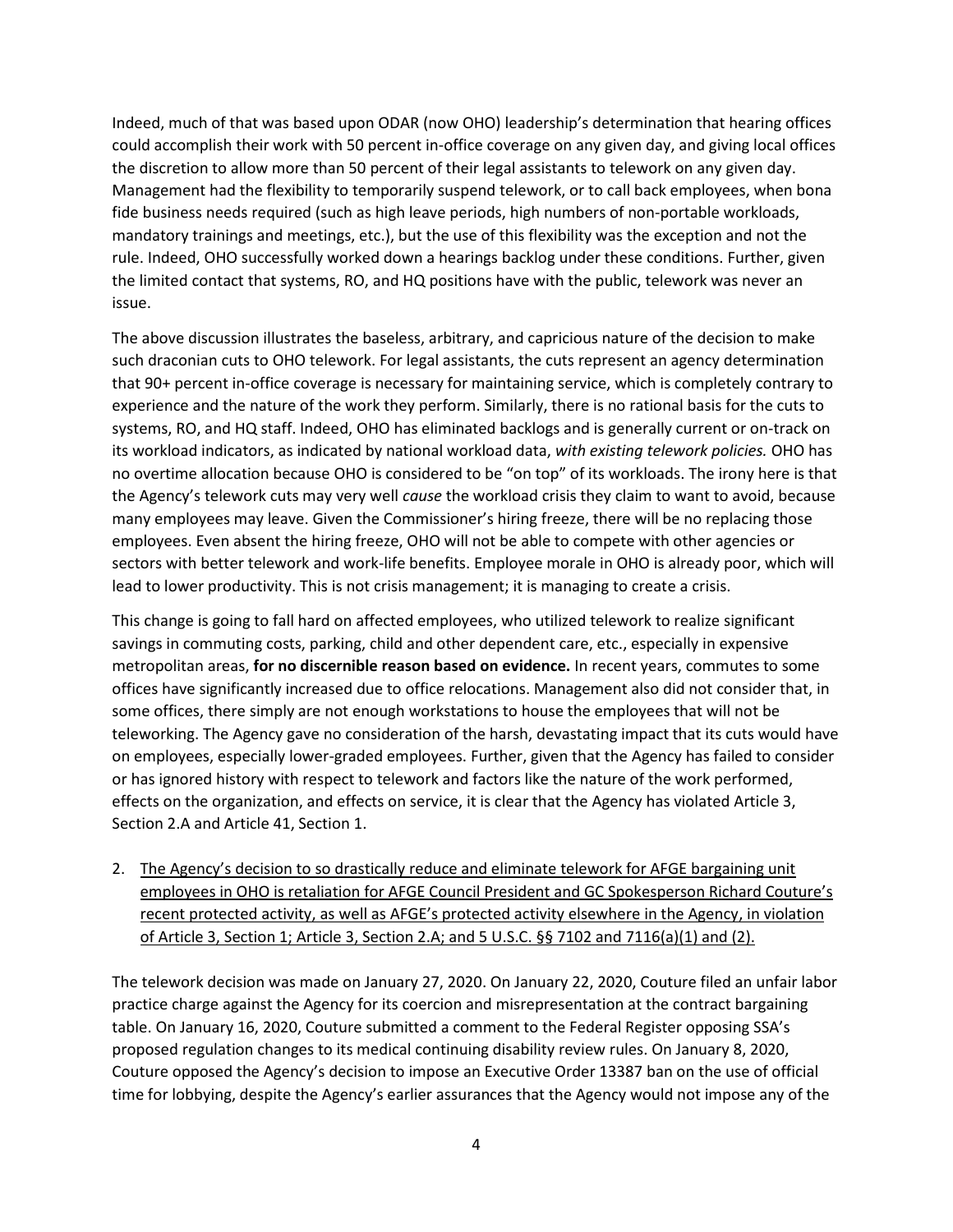Orders if the Union agreed to a contract (under duress), and despite having a contract. Couture has also been vocal in opposing other actions taken by the Agency with respect to its violations of the contract since implementation in October 2019. Additionally, Couture and other AFGE leaders at SSA have been quoted in press articles criticizing the Agency's attacks on telework in other components, and other actions the Agency has taken against the Union and employees since October 2019. Further, AFGE and AFGE Council 220 were successful in convincing Congress to include language requiring SSA to provide Congress with a plan to reinstate telework in Operations. Indeed, SSA's decision to cut telework flies in the face of the spirit of Congress's wishes for a robust telework program for SSA employees. Taken together, it is clear that the Agency is not enamored with Couture and with AFGE, and that the Agency punished AFGE OHO bargaining unit employees with punitive telework cuts in retaliation for their recent protected activity.

3. The Agency's decision to reduce and eliminate telework for AFGE bargaining unit employees in OHO constitutes anti-AFGE discrimination, as same or similar positions in the NTEU bargaining unit will not see similar reductions or eliminations, in violation of Article 3, Section 1; Article 3, Section 2.A; and 5 U.S.C. §§ 7102 and 7116(a)(1) and (2).

AFGE and NTEU both represent employees who hold the same or similar positions who perform the same or similar duties, such as decision writers, legal assistants, regional office staff, and systems staff. Per an order of the Federal Service Impasses Panel, NTEU legal assistants, RO staff, and systems staff will maintain their current telework eligibility, based in part upon a Panel finding that the current workload situation did not support the Agency's claim that it needed greater flexibility, and that Panel's finding that managers maintain the flexibility to temporarily suspend telework.<sup>2</sup> Such a factual finding supports AFGE's arguments above, and shows that a third party found that OHO could not establish that gutting telework was necessary to keep up with its workloads. OHO cannot argue that the Panel order excuses it to destroy telework for AFGE when an apples-to-apples comparison of the facts show that AFGE unit employees are similarly situated to their NTEU counterparts, and because that Panel order came after the May 2019 Panel order on AFGE which included numerous components other than OHO. Indeed, managers of NTEU legal assistants will have to find a way to make telework of up to three days per week work in their offices, and if it can work there, it can work in offices represented by AFGE.

Simply put, any Agency assertion that the two unions are in different situations based on panel orders is merely trying to give itself license to be cruel and vindictive to AFGE OHO employees for no other reason than they are represented by AFGE. This is unlawful discrimination based on union status, plain and simple.

4. The Agency's arbitrarily short timeframes for submission of new telework agreements are not found in the contract, and are merely a way to remove more eligible employees from telework, in violation of Article 3, Section 2.A and Article 41, Section 5.B.

Article 41, Section 5.B states that employees may submit telework requests in the months of February and August, and that employees do not have to resubmit unless there is a change in the

 $\overline{\phantom{a}}$ 2 *Social Security Administration, Office of Hearings Operations and National Treasury Employees Union, Chapter 224*, 2019 FSIP 023 (2019).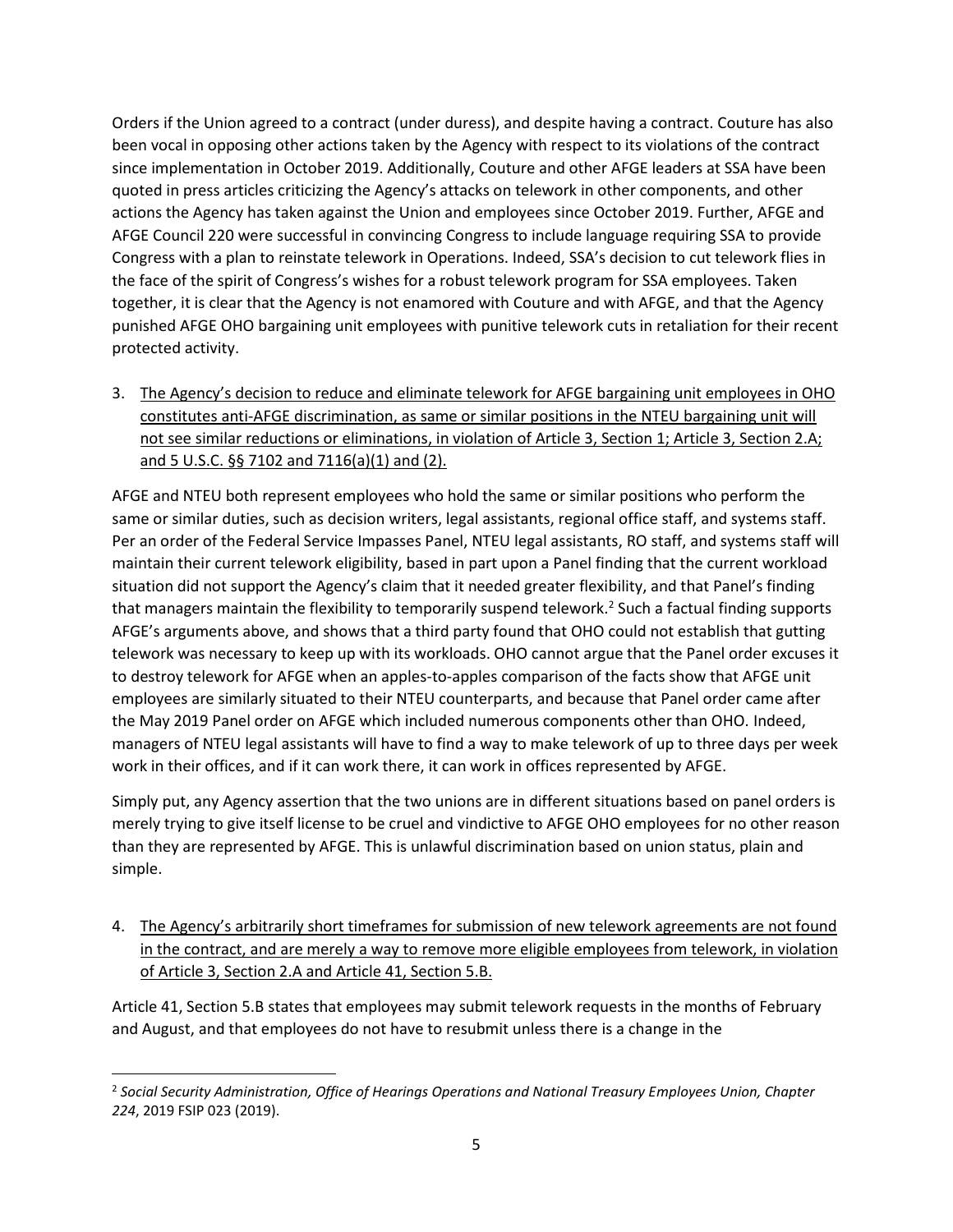request/agreement, request in change in schedule, or otherwise directed by management. The contract is clear that the two periods when this occurs for scheduled telework are the entire months of February and August, with decisions made in March and September, respectively. Thus, the Agency's edict that employees must submit a new telework agreement between January 27, 2020 and February 7, 2020 is in direct violation of the contract, and unfairly deprives employees of the full month of February to consider their options before submitting the agreement. Indeed, the result will be the unfair, unnecessary removal of employees from telework if they fail to meet the pointless, extracontractual deadline.

Further, there is confusion as to whether AFGE decision writers must submit the form simply because the form changed with the new contract, or whether managers will change their established schedules per the contract. Couture received an unofficial assurance that the Agency would not change any writer's schedules, but just wanted to update the forms. This will cause unnecessary angst for decision writers, in addition to the unnecessary angst for all OHO employees affected by the Agency's telework decision. Indeed, there is no provision in the contract for removal of an employee from telework for a simple administrative change.

5. The Agency's highly coordinated and choreographed approach to announcing the telework changes in OHO and in other components on January 27, 2020 shows that the Commissioner of Social Security directed these changes, and not the Deputy Commissioner for Hearings Operations, in violation of Article 3, Section 2.A and Article 41, Section 3.

Article 41, Section 3 clearly invests a component's Deputy Commissioner with authority to make determinations to propose changes to telework programs. However, it appears from the circumstances of the January 27, 2020 announcement that the various Deputy Commissioners were instructed to make these changes from above, by Commissioner Saul. This would be in violation of the contract, as the Agency's own language (as imposed by the Federal Service Impasses Panel) clearly delegated that authority to the Deputy Commissioners. Here, the facts show the following. At the direction from someone above the Deputy Commissioners, SSA's Press Office informed the media on the morning of January 27, 2020 that the Agency decided to make further changes to its telework programs. James Julian, Associate Commissioner for Labor Relations, sent Couture a barebones notice to that effect at noon, exactly. Julian informed Couture that he had no additional information to share about the substance of the changes, or even the affected components. John Kuhn, an OHO labor relations official, informed Couture that he was not authorized to share any information. Rather, all Deputy Commissioners (including OHO's Theresa Gruber) were instructed to share their changes with their respective component's employees beginning at the same time, 1pm EST and continuing, that day. This was clearly orchestrated to deprive AFGE of any real advance notice of the changes, and their substance. DC Gruber and the other DC's were following their orders, which had to come from above. Given the prior elimination of the Operations telework pilot in November 2019, it is clear that the Agency has an anti-telework agenda that starts at the top, and that the DCs carried out that agenda with little or no discretion.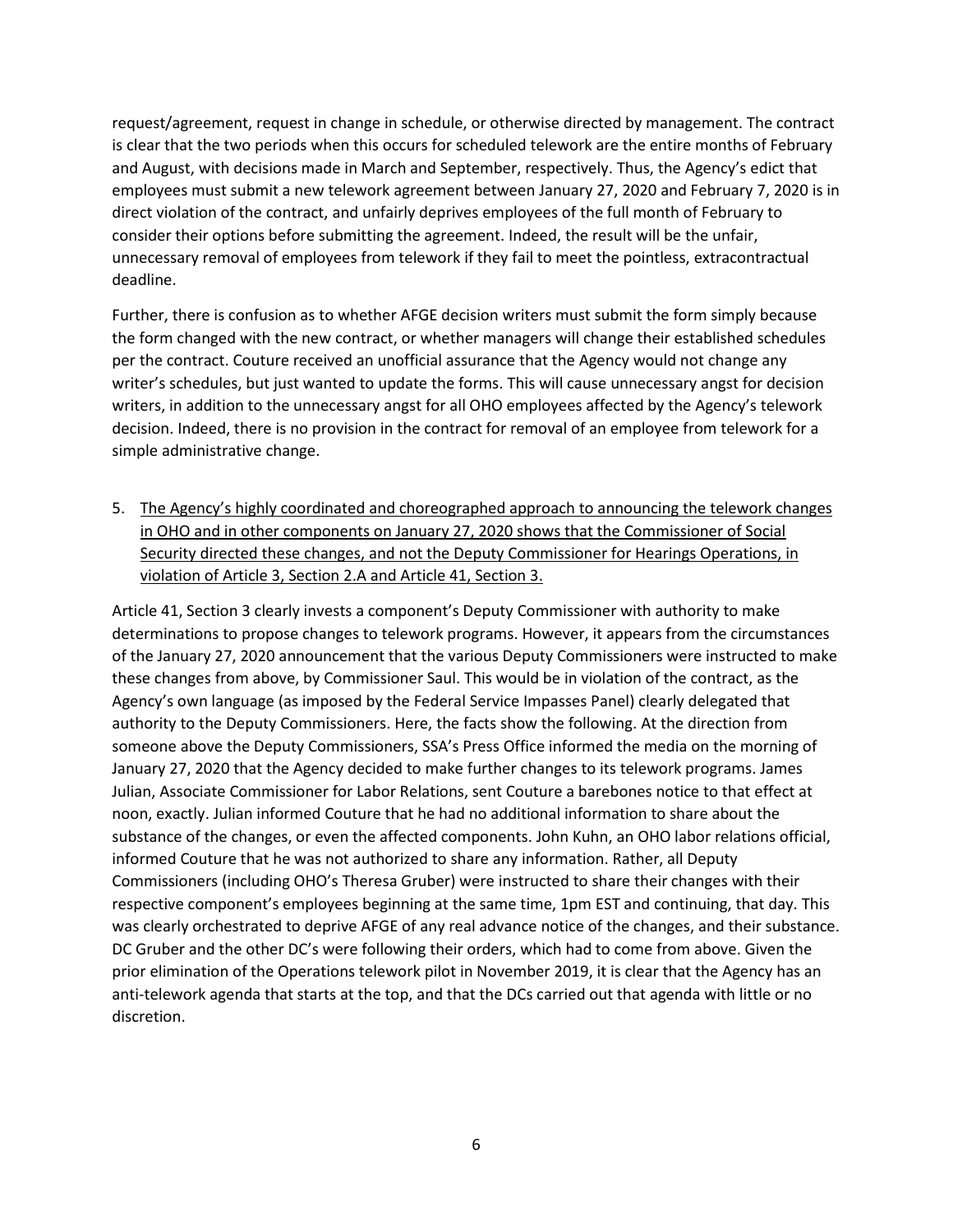#### REQUESTED RELIEF

- 1. Immediate restoration of previously existing telework policies for affected AFGE OHO bargaining unit employees, including but not limited to the number of telework days, eligibility, etc.
- 2. Immediate clarification to all AFGE OHO employees that they have the full month of February 2020 to submit their telework requests and agreements to management, consistent with Article 41.
- 3. All affected employees will be made whole for any adverse impacts that result from the Agency's decision to cut telework.
- 4. A posting to be conspicuously placed in all OHO installations represented by AFGE Council 215, acknowledging that the Agency violated the contract and committed unfair labor practices in violation of the law, consistent with the above discussion. This posting will also be shared via agency email with all AFGE OHO employees. The Union or the arbitrator will determine the language of the posting.
- 5. Attorney fees, if applicable.
- 6. Any other relief as mutually agreed upon or as ordered by an arbitrator.

The Union requests an oral presentation, to be held within 10 workdays from the date the Union receives the information requested in conjunction with the Union's January 28, 2020 bargaining demand to DC Gruber regarding the telework changes. The Union reserves the right to amend this grievance.

Please contact me to make necessary arrangements. Thank you.

Sincerely,

# **/S/**

Richard F. Couture President AFGE Council 215

CC: AFGE Council 215